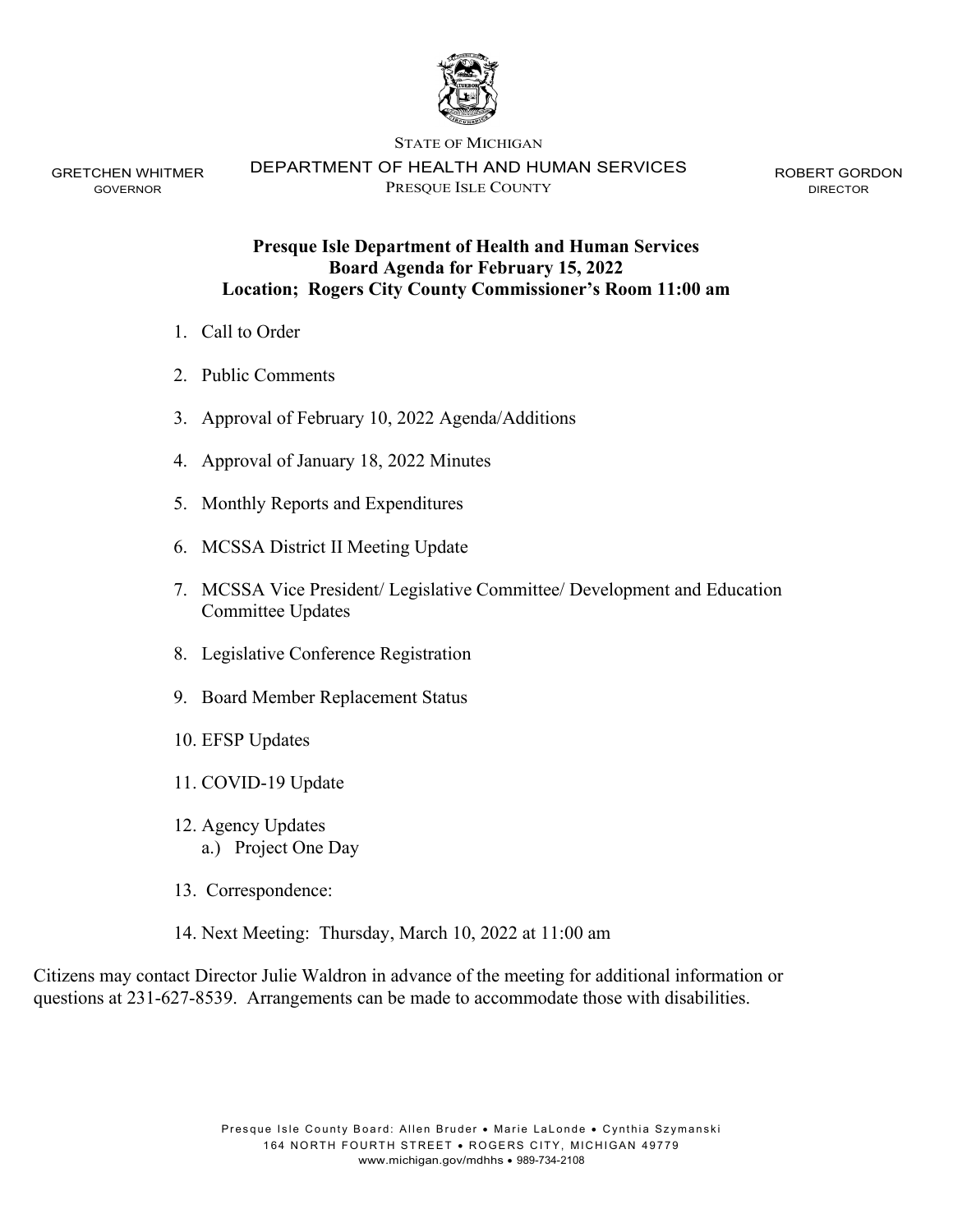

GRETCHEN WHITMER GOVERNOR

DEPARTMENT OF HEALTH AND HUMAN SERVICES PRESQUE ISLE COUNTY

ROBERT GORDON DIRECTOR

# **Presque Isle Department of Health and Human Services Board Agenda for March 10, 2022 Location; Rogers City County Commissioner's Room 11:00 am**

- 1. Call to Order
- 2. Public Comments
- 3. Approval of March 10, 2022 Agenda/Additions
- 4. Approval of February 15, 2022 Minutes
- 5. Appoint Board Chairperson
- 6. Monthly Reports and Expenditures
- 7. MCSSA District II Meeting Update
- 8. MCSSA Legislative Priorities Brochure
- 9. MCSSA Vice President/ Legislative Committee/ Development and Education Committee Updates
- 10. Legislative Conference Registration
- 11. EFSP/ ARPA-R Funding Awards
- 12. Fair Market Rate Counseling Contract Review and County Board Memo for Approval
- 13. COVID-19 Update
- 14. Agency Updates
	- a.) Project One Day Metrics
	- b.) Adult Protective Services Audit
- 15. Correspondence:

16. Next Meeting: To be determined at Board Meeting Citizens may contact Director Julie Waldron in advance of the meeting for additional information or questions at 231-627-8539. Arrangements can be made to accommodate those with disabilities.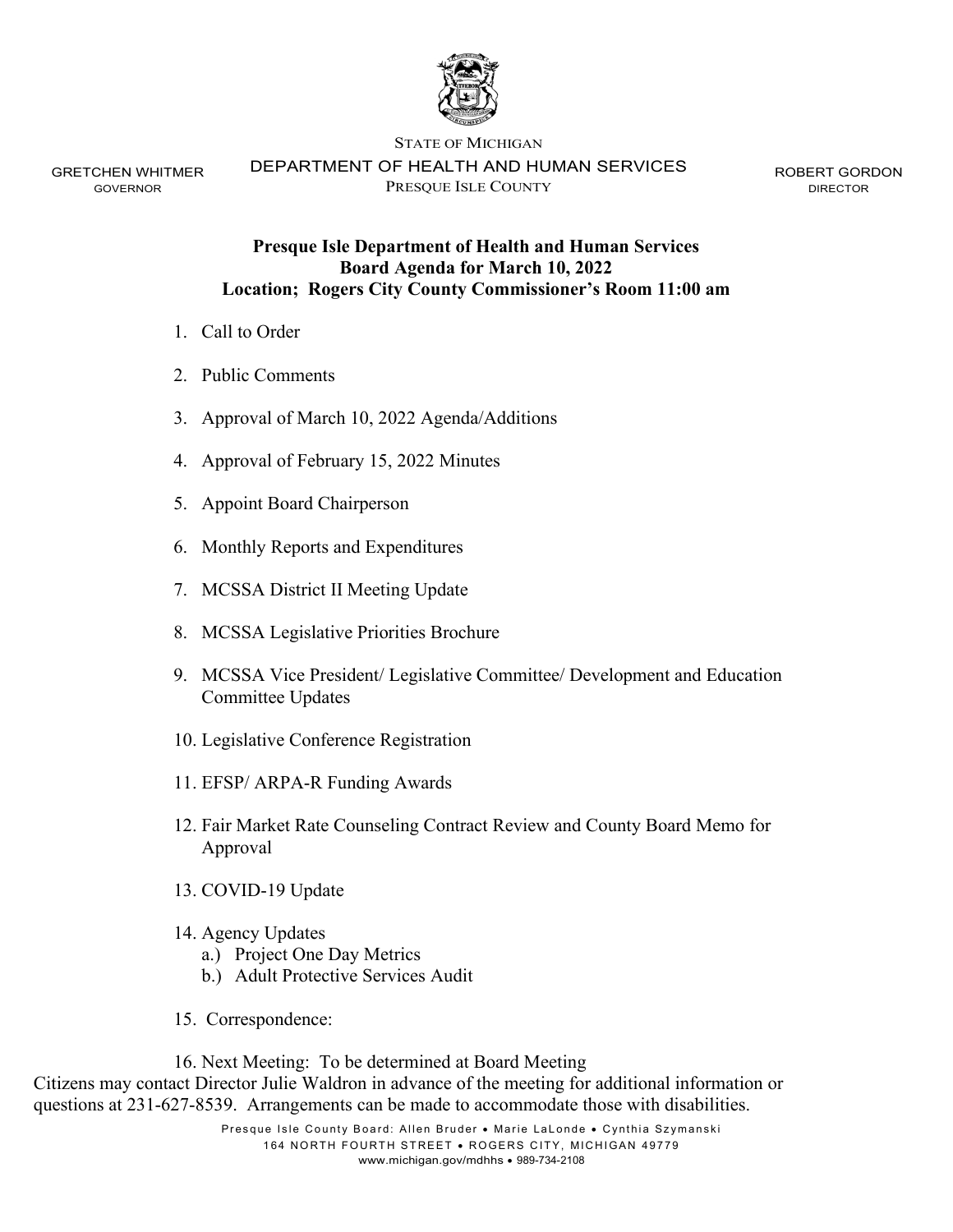

GRETCHEN WHITMER GOVERNOR

DEPARTMENT OF HEALTH AND HUMAN SERVICES PRESQUE ISLE COUNTY

ROBERT GORDON DIRECTOR

# **Presque Isle Department of Health and Human Services Board Agenda for April 25, 2022 Location; Rogers City County Commissioner's Room 2:00 pm**

- 1. Call to Order
- 2. Public Comments
- 3. Approval of April 25, 2022 Agenda/Additions
- 4. Approval of March 10, 2022 Minutes
- 5. Monthly Reports and Expenditures
- 6. MCSSA District II Meeting Update
- 7. MCSSA Vice President/ Legislative Committee/ Development and Education Committee Updates
- 8. EFSP Funding-LRO Draft Reporting Template for review
- 9. COVID-19 Update
- 10. Agency Updates
	- a.) Project One Day Metrics
	- b.) MA Redeterminations
	- c.) PI office update regarding electrical concerns from 3/10/22
	- d.) Return to office
- 11. Correspondence:
- 12. Next Meeting: Thursday, May 12, 2022 at 11:00 am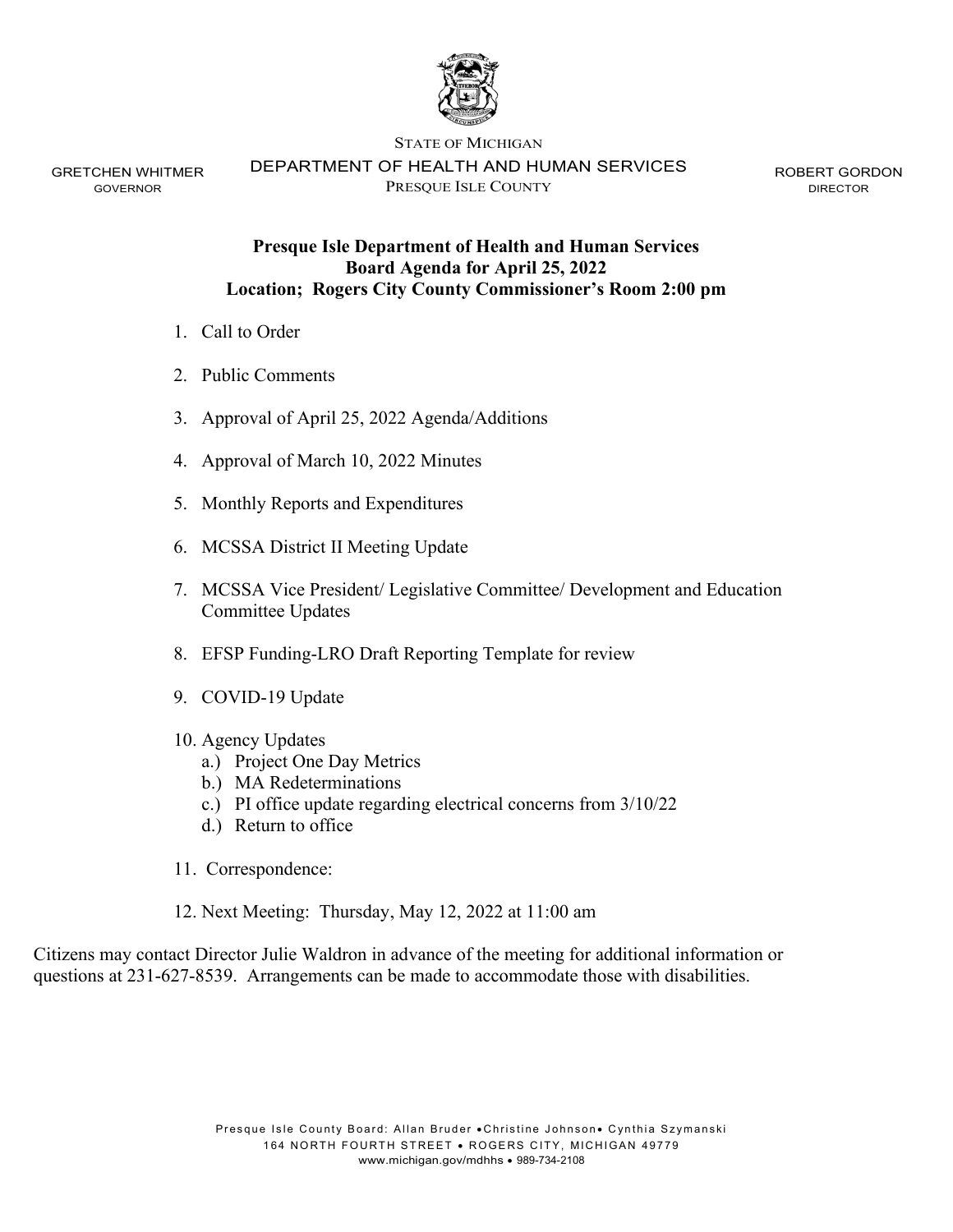

GRETCHEN WHITMER GOVERNOR

DEPARTMENT OF HEALTH AND HUMAN SERVICES PRESQUE ISLE COUNTY

ROBERT GORDON DIRECTOR

# **Presque Isle Department of Health and Human Services Board Agenda for May 10, 2022 Location; Rogers City County Commissioner's Room 11:00 am**

- 1. Call to Order
- 2. Public Comments
- 3. Approval of May 10, 2022 Agenda/Additions
- 4. Approval of April 25, 2022 Minutes
- 5. Monthly Reports and Expenditures
- 6. MCSSA District II Meeting Update
- 7. MCSSA Vice President/ Legislative Committee/ Development and Education Committee Updates
- 8. Agency Updates
	- a.) Project One Day Metrics
	- b.) Return to office
- 9. Correspondence:
- 10. Next Meeting: Thursday, June 9, 2022 at 11:00 am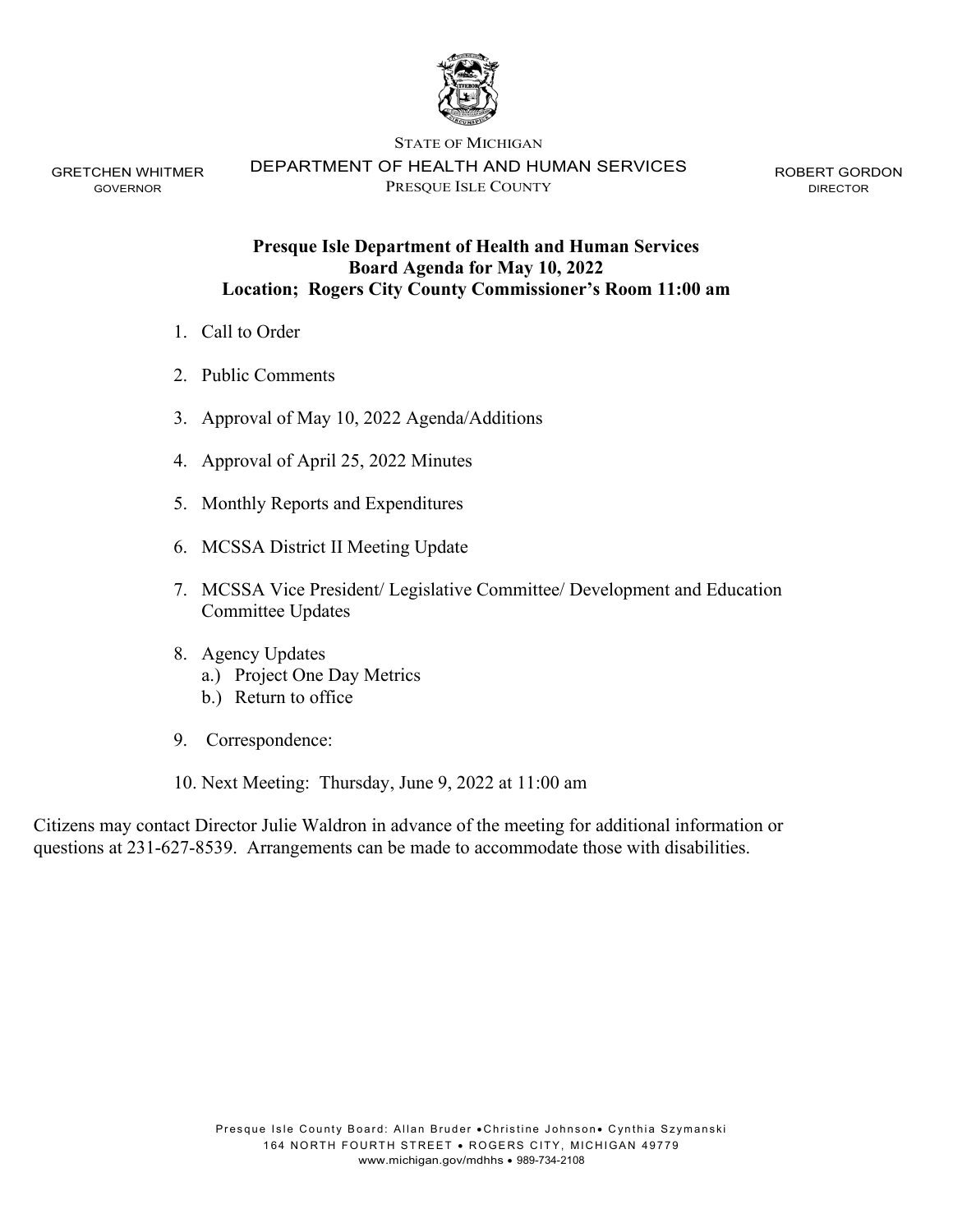

GRETCHEN WHITMER GOVERNOR

STATE OF MICHIGAN

DEPARTMENT OF HEALTH AND HUMAN SERVICES

PRESQUE ISLE COUNTY

ROBERT GORDON DIRECTOR

# **Presque Isle Department of Health and Human Services Board Agenda for June 21, 2022 Location; Rogers City County Commissioner's Room 11:00 am**

- 1. Call to Order
- 2. Public Comments
- 3. Approval of June 21, 2022 Agenda/Additions
- 4. Approval of May 10, 2022 Minutes
- 5. Monthly Reports and Expenditures
- 6. MCSSA District II Meeting Update
- 7. MCSSA Vice President/ Legislative Committee/ Development and Education Committee Updates
- 8. EFSP Reporting Template-status update
- 9. Agency Updates
	- a.) Project One Day Metrics
	- b.) Return to office
	- c.) Public Health Emergency
- 10. Correspondence:
- 11. Next Meeting: Thursday, July 14, 2022 at 11:00 am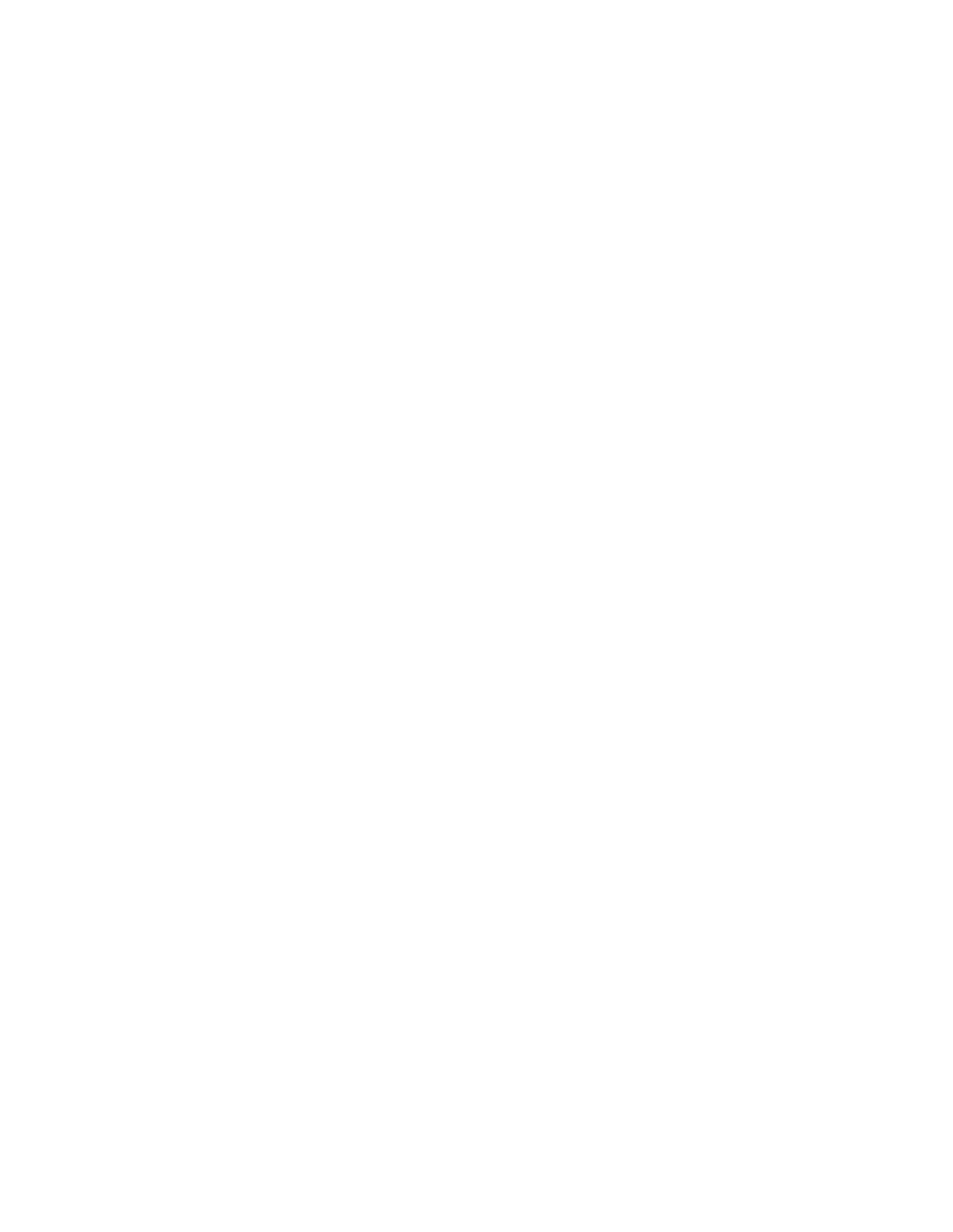# **BOARD MEETING MINUTES January 18, 2022 (The meeting was re-scheduled from January 12, 2022 to January 18, 2022)**

#### **Call to Order:**

The meeting was called to order at 11:10 am by Julie Waldron

### **Members Present:**

Meeting attended by Cynthia Szymanski, Allan Bruder by phone, Marie LaLonde, Julie Waldron

Nancy Shutes-County Commissioner

### **Public Comments:**

None

### **Approval of January 18, 2022 Agenda/Additions:**

A motion was made by Cynthia to approve the agenda. Marie seconded. Motion carried.

### **Approval of December 9, 2021 Minutes:**

 A motion to approve the December 9, 2021 Minutes was made by Cynthia. Marie seconded. Motion carried. Marie then made a motion permitting Julie Waldron to sign the Minutes on Allan Bruder's behalf. Cynthia seconded. Motion carried.

#### **Monthly Reports:**

The board was provided and reviewed the monthly reports.

#### **MCSSA District II Meeting Update:**

Next meeting will be Thursday, January 27, 2022 at 1:00 pm and will be held in-person at the Eagle's Club in Atlanta.

## **MCSSA Vice President/ Legislative Committee/Development and Education Committee Update:**

 Allan reported there will be a Listen and Learn held Thursday, January 24, 2022 at 1:30 entitled Foster Care-What It Looks Like Around the State.

 There will be a Legislative Conference held March 16-17, 2022 which will be held at the Radisson in Lansing. Registration information to be released soon.

 Allan reported the Legislative Committee only met 1 day last week on Wednesday and then they're back in session today so not much has happened legislatively. He gave a high level overview of a few of the bills being discussed.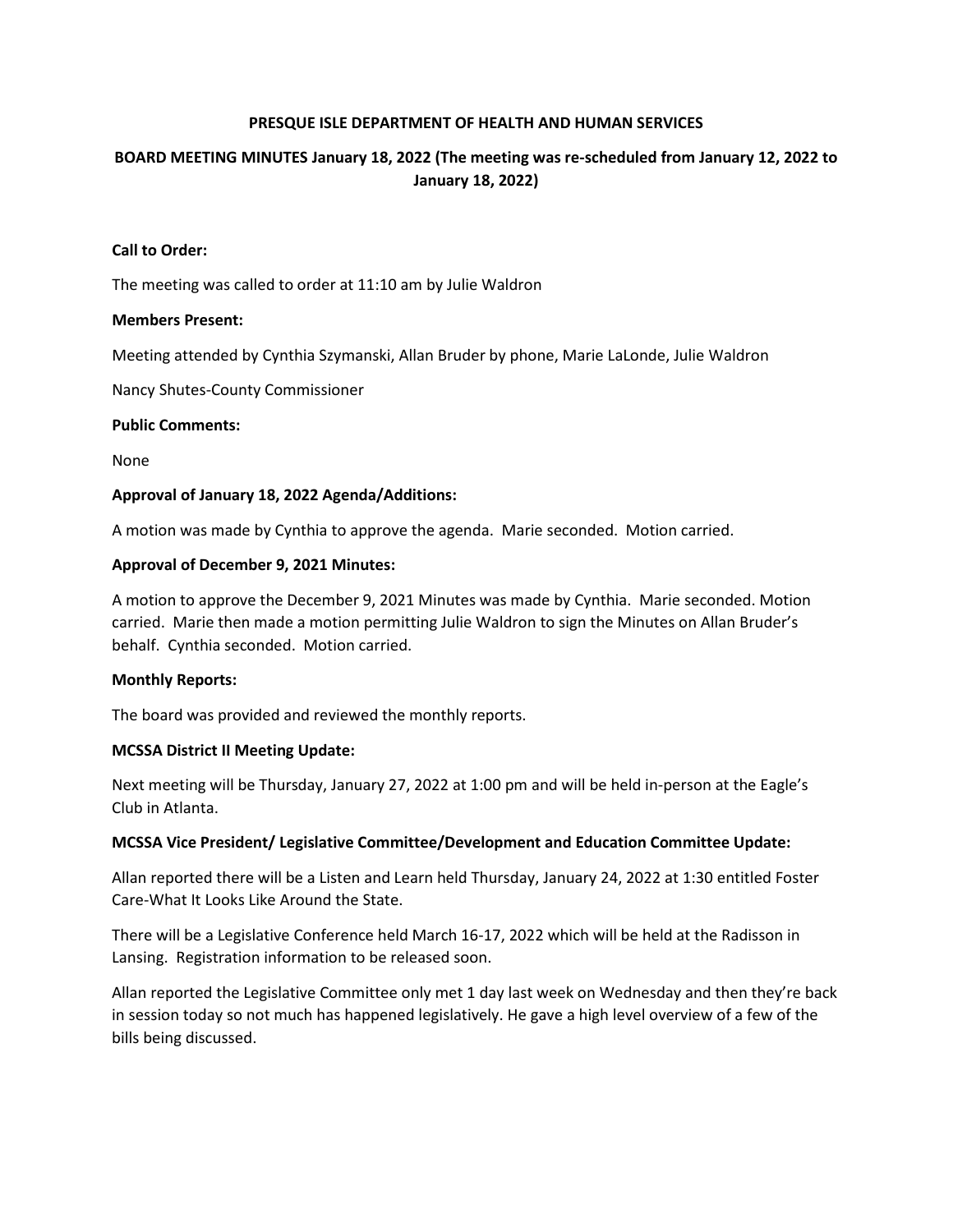messaging and location requirements as Laura's Law requires persons to be 21+ years old, not located The MCSSA Board of Directors discussed Marijuana billboards that are popping up and perceived near schools/dorms, etc.

## **Board Member Resignation-Replacement Status:**

 Nancy Shutes has actively been attempting to recruit a new board member and there is a potential candidate interested in the position.

# **COVID-19 Update:**

 Due to the increasing cases of COVID, our DHHS offices remain limited to a maximum of 20% of staff in the office. The offices remain open to the public but foot traffic in the office remains low. Due to limitations with office coverage, the Presque Isle office will now be closed for lunch 12-1 daily. A drop box remains available outside the door if someone wishes to drop off paperwork during that time.

# **Agency Update:**

 Julie gave an update regarding Project One Day. Staff are partnering with customers to help them complete verifications so they can be approved ideally in 1 day, but most importantly so they are not denied. This process is now applied to customers applying for FAP, SER, Medicaid, FIP, and CDC.

# **Correspondence:**

None

## **Next Meeting:**

The next meeting is scheduled for Thursday, February 10, 2022 at 11:00 am in the County Commissioner's Room.

\_\_\_\_\_\_\_\_\_\_\_\_\_\_\_\_\_\_\_\_\_\_\_\_\_\_\_\_\_\_ \_\_\_\_\_\_\_\_\_\_\_\_\_\_\_\_\_\_\_\_\_\_\_\_\_\_\_\_\_\_

\_\_\_\_\_\_\_\_\_\_\_\_\_\_\_\_\_\_\_\_\_\_\_\_\_\_\_\_\_\_ \_\_\_\_\_\_\_\_\_\_\_\_\_\_\_\_\_\_\_\_\_\_\_\_\_\_\_\_\_\_

Marie LaLonde, Chairperson **Allan Bruder** Allan Bruder

Cynthia Szymanski achores and the University Cynthia Szymanski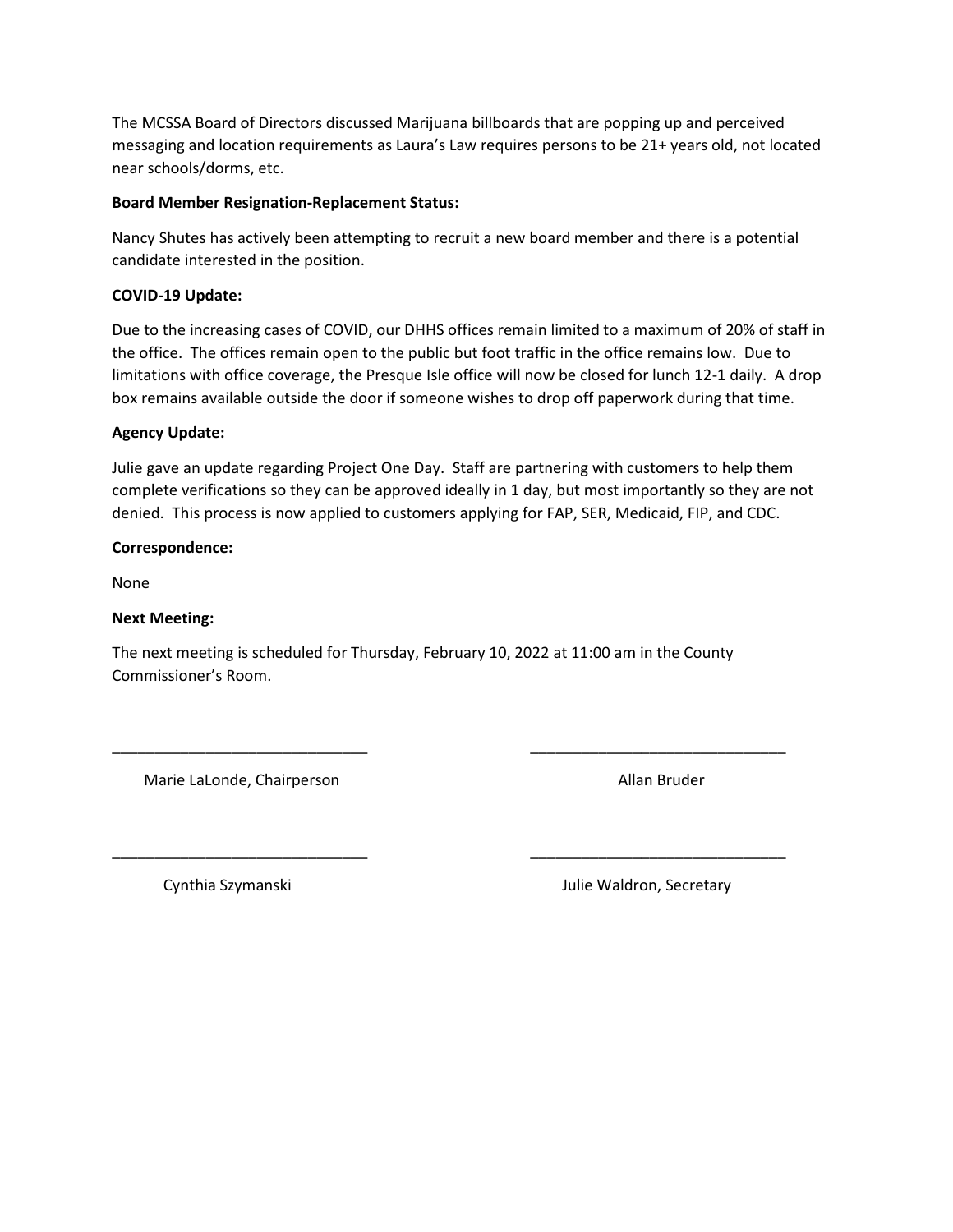### **BOARD MEETING MINUTES February 15, 2022**

#### **Call to Order:**

The meeting was called to order at 11:00 am by Julie Waldron

#### **Members Present:**

Meeting attended by Cynthia Szymanski, Allan Bruder by phone, Christine Johnson, Julie Waldron

Nancy Shutes-County Commissioner

### **Public Comments:**

None

### **Approval of February 15, 2022 Agenda/Additions:**

A motion was made by Cynthia to approve the agenda. Christine seconded. Motion carried.

### **Approval of January 18, 2022 Minutes:**

A motion to approve the January 18, 2022 Minutes was made by Cynthia. Allan seconded. Motion carried.

#### **Monthly Reports:**

The board was provided and reviewed the monthly reports.

## **MCSSA District II Meeting Update:**

No board member was available to attend the MCSSA District Meeting which was held on Thursday, January 27, 2022. The next meeting will be Thursday, April 28, 2022.

## **MCSSA Vice President/ Legislative Committee/Development and Education Committee Update:**

Allan reported the Legislature approved 6.2 million in supplemental funding and approved 2 million to Vista Maria. Discussion was also held regrading Bills related to parental custody, prevention services, expansion of resources, and the child abuse central registry. Otherwise, the Legislature is starting to gear up for re-elections.

The Executive Committee focused on By-Laws needing to be revised and work regarding the child abuse central registry is a priority. Discussion also regarding supporting youth who age out of foster care. This led to a discussion point raised by Cynthia as she sits on the MCSSA Committee that awards scholarships. She would like to see Presque Isle contribute a donation to be auctioned as a fundraiser for the scholarship awards. Some brainstorming then took place regarding potential local businesses that could be solicited for a donation.

The Annual Conference will be held September 12-14, 2022 in Bay City, then will move to a Mt. Pleasant location for 2023, and then to Traverse City for 2024.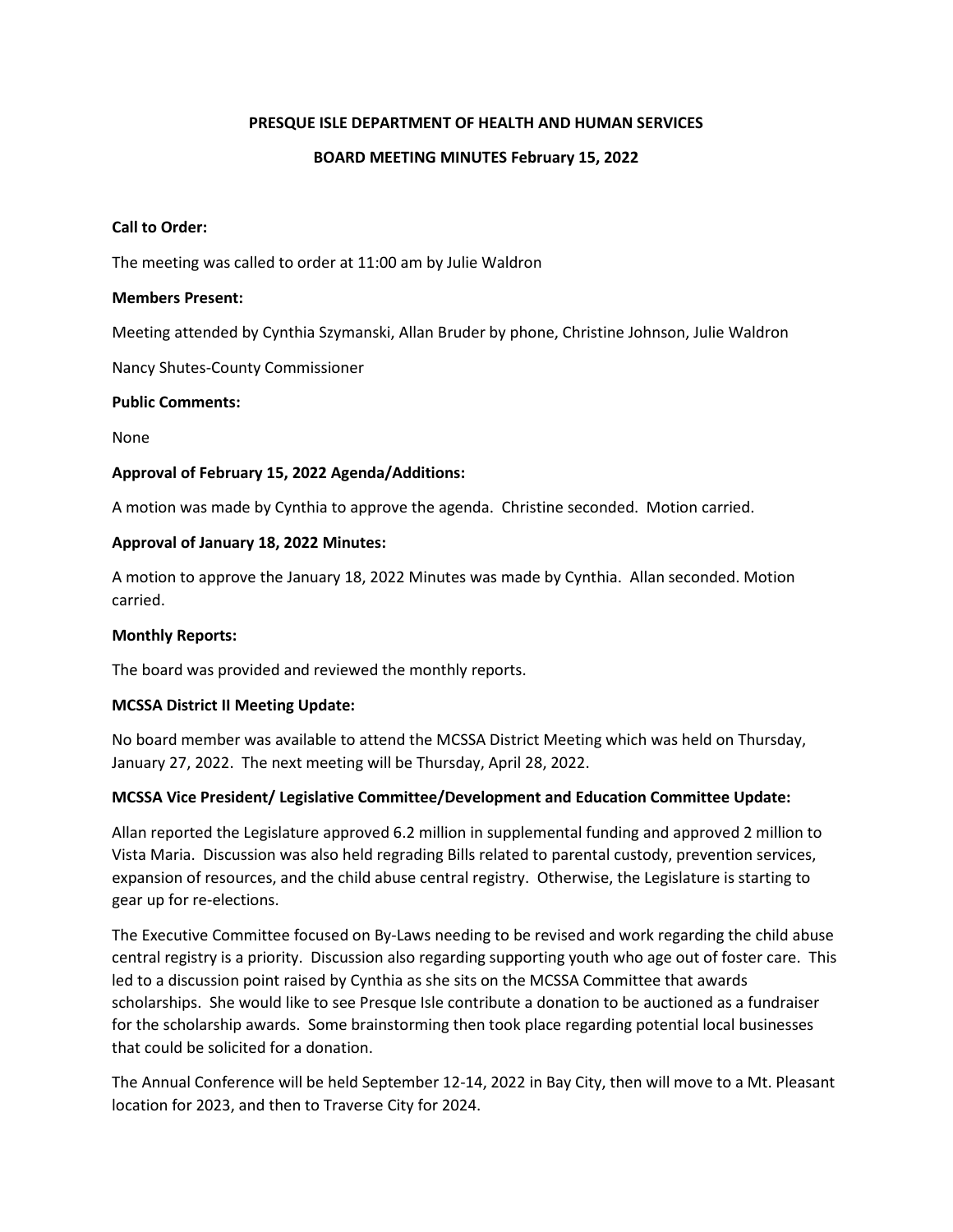The Listen and Learn session held on January 24, 2022 entitled Foster Care-What it Looks Like Around the State is recorded and now available for viewing. The next Listen and Learn session will be held April 25, 2022 regarding Child Support.

# **Legislative Conference Registration:**

The Legislative Conference registration packet was reviewed and Cynthia indicated she may be available to attend.

# **Board Member Resignation-Replacement Status:**

The Board was excited to welcome Christine Johnson who will finish out Marie LaLonde's term which expires 10/31/23. All Board members introduced themselves and shared a little about their background and experience.

# **EFSP Updates:**

Updated information was provided that, in addition to the Phase 39 EFSP funding in the amount of \$5,530, Presque Isle is also eligible for ARPA-R Funding in the amount of \$17,093. This necessitated the originally scheduled EFSP Board meeting to be re-scheduled to Monday, March 7, 2022 at 10:00 am to allow for LRO applications to be reviewed at the same time. After the 2% administrative fees are taken, there will be \$16,741.14 for distribution.

# **COVID-19 Update:**

All remains status-quo in regards to our Department's response to COVID. DHHS offices remain limited to 20% staff in the office. Offices remain open, but foot traffic remains low. Due to staffing limitations in the office, the Presque Isle office remains closed 12-1 daily. However, a drop box remains available outside the door if someone wishes to drop off paperwork during that time.

# **Agency Update:**

Julie shared data available from a new Metrics Dashboard regarding the performance outcomes for Project One Day.

# **Correspondence:**

None

# **Next Meeting:**

The next meeting is scheduled for Thursday, March 10, 2022 at 11:00 am in the County Commissioner's Room.

\_\_\_\_\_\_\_\_\_\_\_\_\_\_\_\_\_\_\_\_\_\_\_\_\_\_\_\_\_\_ \_\_\_\_\_\_\_\_\_\_\_\_\_\_\_\_\_\_\_\_\_\_\_\_\_\_\_\_\_\_

Allan Bruder Cynthia Szymanski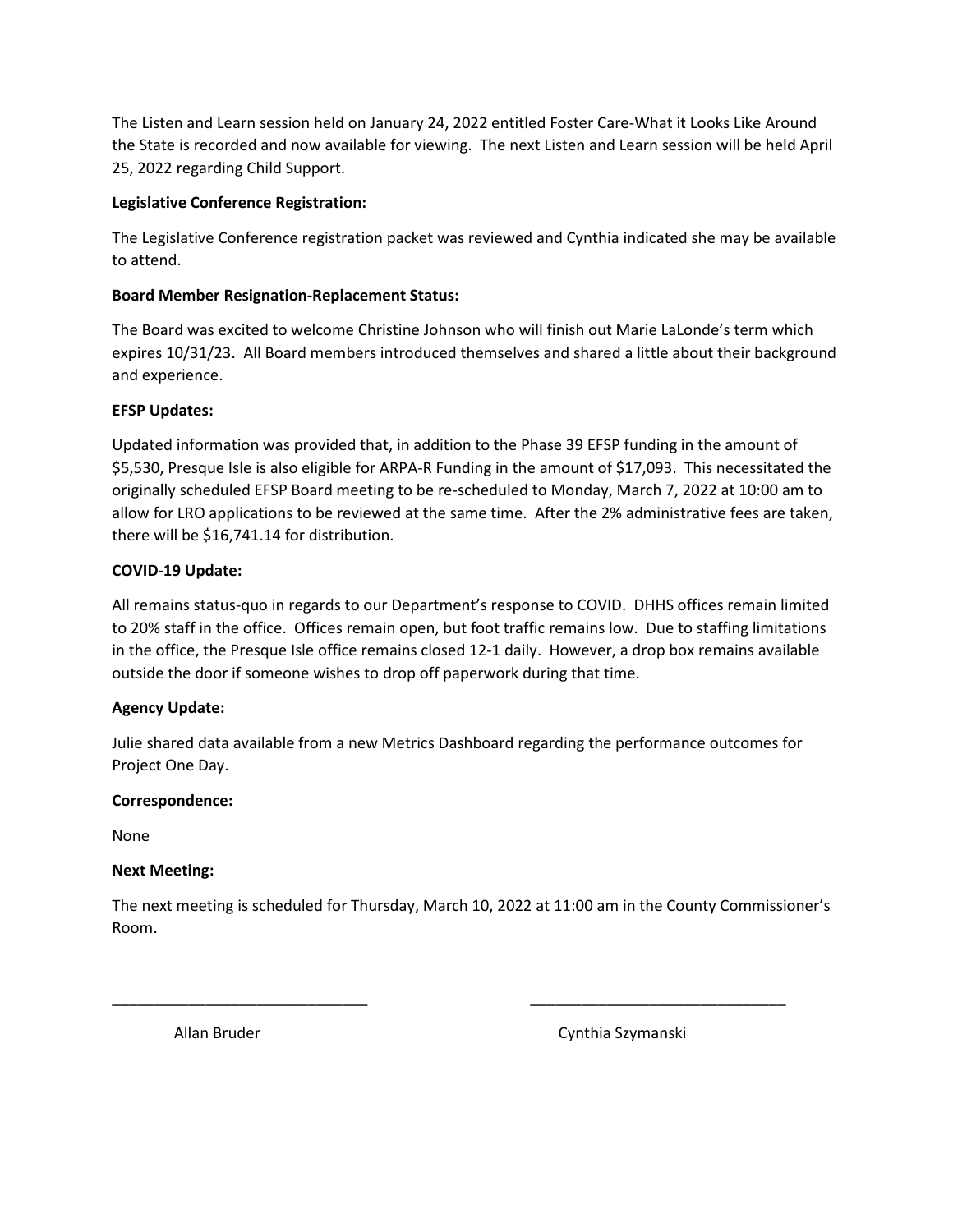### **BOARD MEETING MINUTES March 10, 2022**

### **Call to Order:**

The meeting was called to order at 11:00 am by Julie Waldron. Julie began the meeting by updating the board about what was currently happening at the Presque Isle DHHS office. Yesterday the heat went out and a repairman fixed it. Today, there was no heat, the lights were flickering, the copier was making loud noise, the phones and computer were not working, the data server was surging. There was also a burning smell throughout the building. Julie had concern about there being risk for an electrical fire. The fire department responded and they were investigating the cause. Staff were re-located to work from home and Julie had a sign posted to the door informing the public of the reason for office closure and instructions for getting immediate assistance.

#### **Members Present:**

Meeting attended by Cynthia Szymanski, Allan Bruder by phone, Christine Johnson, Julie Waldron

Nancy Shutes-County Commissioner

### **Public Comments:**

None

## **Approval of March 10, 2022 Agenda/Additions:**

A motion was made by Cynthia to approve the agenda. Christine seconded. Motion carried.

## **Approval of February 15, 2022 Minutes:**

A motion to approve the February 15, 2022 Minutes was made by Christine. Cynthia seconded. Motion carried.

#### **Appoint Board Chairperson:**

Cynthia made a motion to appoint Allan Bruder as Chairperson. Christine seconded. Motion carried with Allan's agreement.

#### **Monthly Reports:**

The board was provided and reviewed the monthly reports.

#### **MCSSA District II Meeting Update:**

No board member was available to attend the MCSSA District Meeting which was held on Thursday, January 27, 2022. The next meeting will be Thursday, April 28, 2022.

## **MCSSA Legislative Priorities Brochure:**

The brochure was shared with board members as a resource for Christine since she is newly appointed to the board.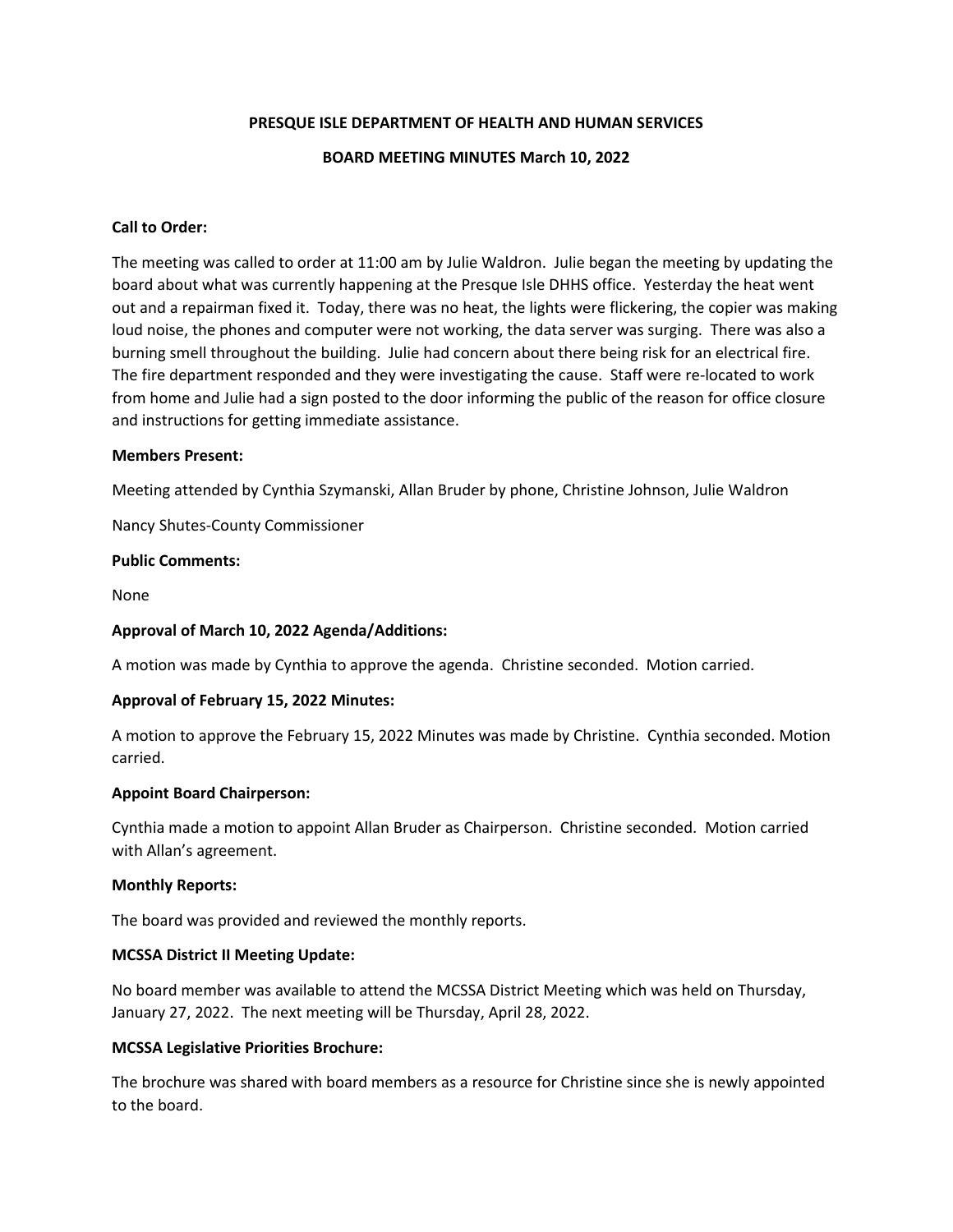## **MCSSA Vice President/ Legislative Committee/Development and Education Committee Update:**

Allan reported there was no Legislative Meeting in March. The Development/Education Committee discussed plans for the Legislative Conference March 16-17. As part of this conference, there will be 3 discussion groups of Legislators that will meet with attendees broken down by geographic location. Several speakers and the mayor are scheduled to present along with there being a tour of the Capital.

## **Legislative Conference Registration:**

There are no board members available to attend this year's conference.

# **EFSP/ARPA-R Funding Awards:**

Award amounts were reviewed as approved at the EFSP Board Meeting held March 7, 2022. Jennifer Warwick was elected as the new Chairperson. She also represented Rogers City Baptist Church and waived the 2% administrative fee associated with her role as Chairperson.

Rogers City Baptist Church \$6,500 for shelter/utilities

# Hope Shores Alliance \$500

\$3,905 for each of the 3 churches (Westminister, God Loves You, Courtesy Club) and for the Senior Cernter all for food distributions

Discussion took place about the meeting. Nancy Shutes and board members expressed concern regarding the format and discussion of that meeting. Julie agreed to make it known that all future EFSP meetings need to be held in-person and that an LRO will either need to be present or designate a representative. Also discussed the need for written information about the specifics of LRO spending prior to the meeting so that board members have consistent information to consider. Julie volunteered to ask Angie LaCost to develop a template to capture this information for LRO reporting and will bring a draft copy for board member review prior to it being widely shared.

# **Fair Market Rate Counseling Contract Review and County Board Memo for Approval:**

Reviewed the Fair Market Rate Counseling Contract and County Board Memo requiring board approval. Chris made a motion to approve the County Board Memo and to allow Julie to sign Allan Bruder's name as Chairperson. Cynthia seconded. Motion carried.

# **COVID-19 Update:**

All remains status-quo in regards to our Department's response to COVID. DHHS offices remain limited to 20% staff in the office. Offices remain open, but foot traffic remains low. Due to staffing limitations in the office, the Presque Isle office remains closed 12-1 daily. However, a drop box remains available outside the door if someone wishes to drop off paperwork during that time.

The current return to work plan remains in place until May 1, 2022 for DHHS offices statewide.

## **Agency Update:**

Julie shared the most recent Project One Day Metrics data.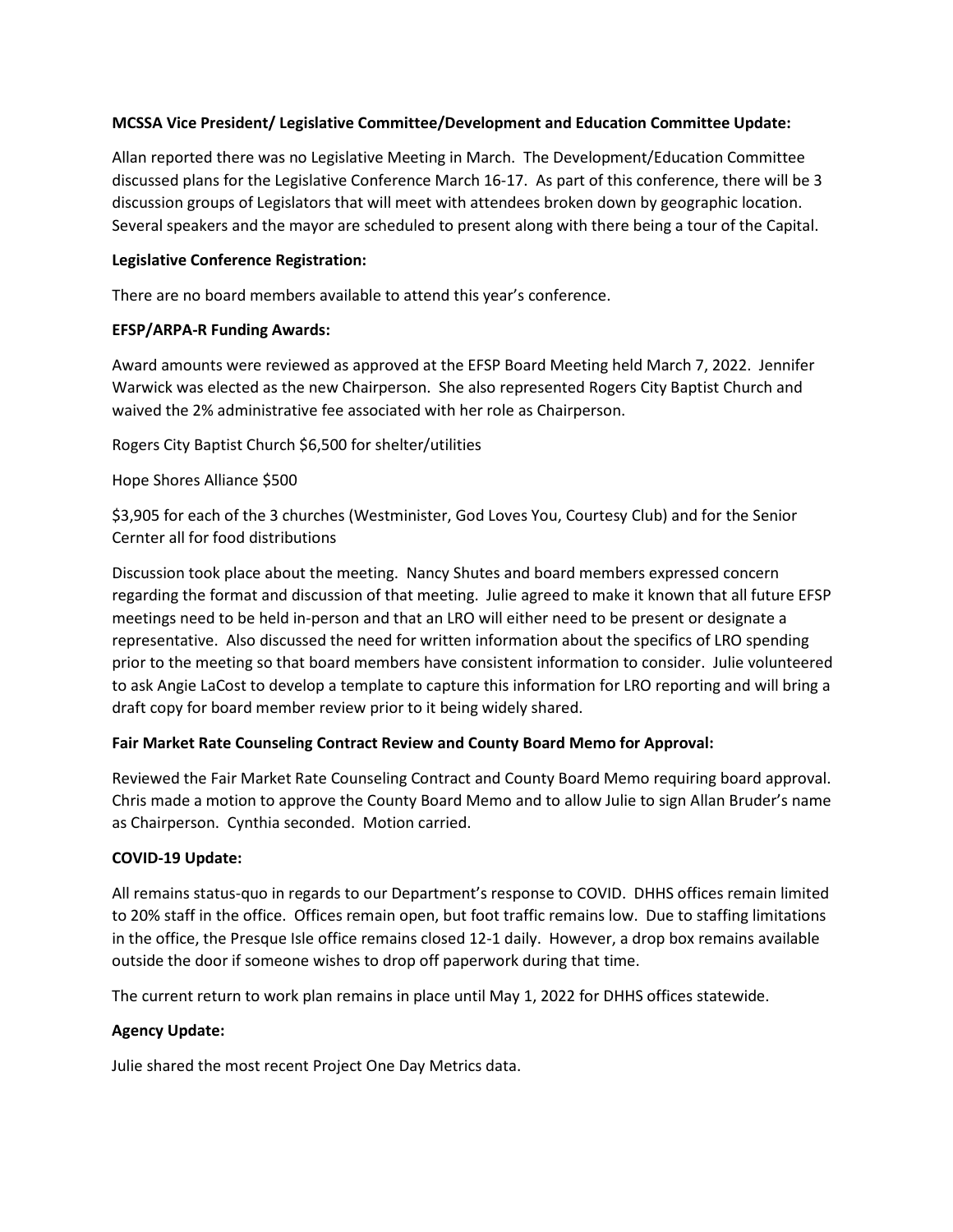Julie also shared the Adult Protective Services Audit for the period October 1, 2017 to March 12, 2020. The Audit was completed in February, 2022. Although there continues to be areas for growth identified in the audit, some of the audit findings have also been addressed with improvement noted since March 12, 2020.

## **Correspondence:**

None

# **Next Meeting:**

The next meeting is scheduled for Monday, April 25, 2022 at 2:00 pm in the County Commissioner's Room.

\_\_\_\_\_\_\_\_\_\_\_\_\_\_\_\_\_\_\_\_\_\_\_\_\_\_\_\_\_\_ \_\_\_\_\_\_\_\_\_\_\_\_\_\_\_\_\_\_\_\_\_\_\_\_\_\_\_\_\_\_

\_\_\_\_\_\_\_\_\_\_\_\_\_\_\_\_\_\_\_\_\_\_\_\_\_\_\_\_\_\_ \_\_\_\_\_\_\_\_\_\_\_\_\_\_\_\_\_\_\_\_\_\_\_\_\_\_\_\_\_\_

Allan Bruder Cynthia Szymanski

Christine Johnson **Julie Waldron**, Secretary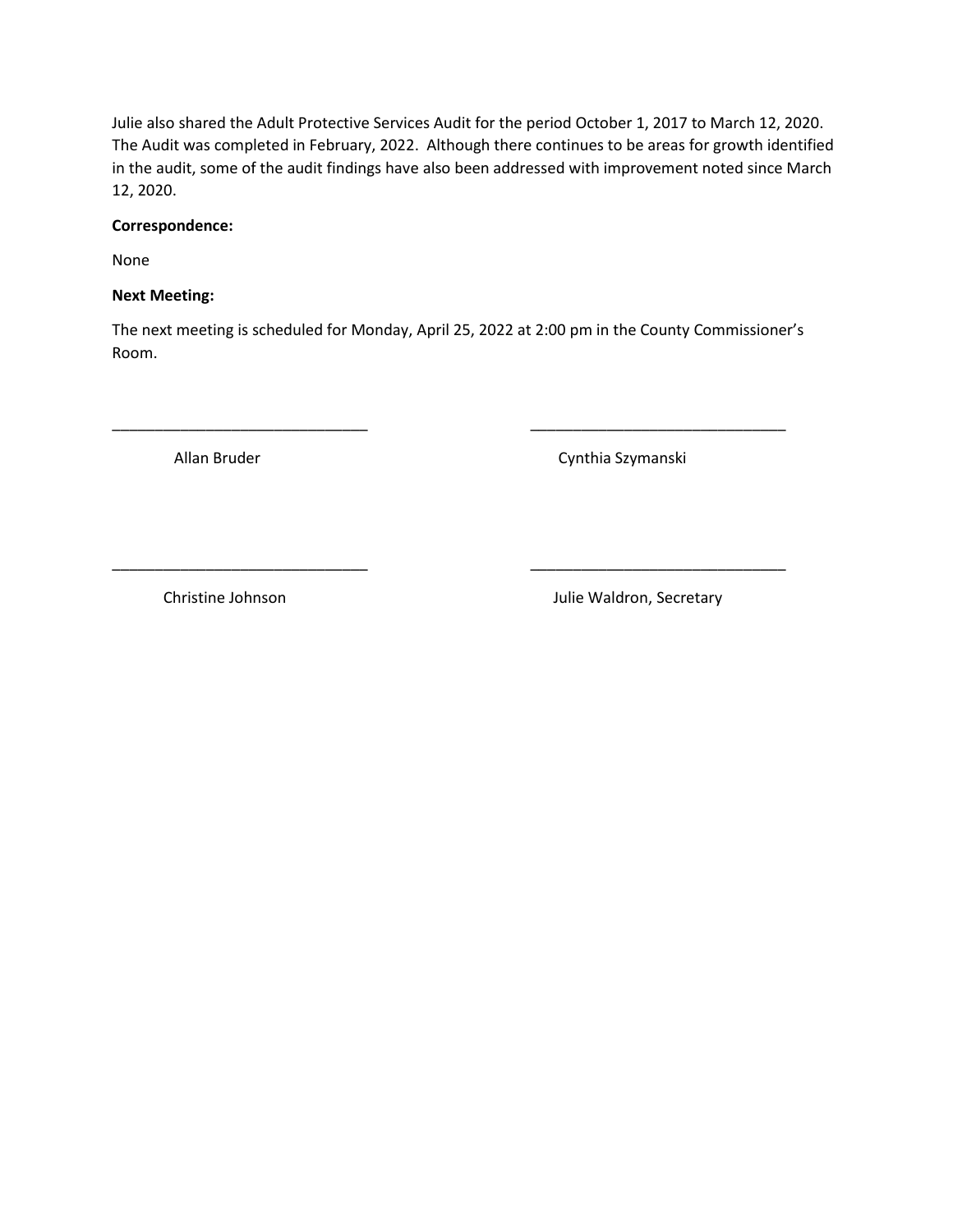#### **BOARD MEETING MINUTES April 25, 2022**

#### **Call to Order:**

#### **Members Present:**

Meeting attended by Cynthia Szymanski, Allan Bruder , Christine Johnson, Julie Waldron

Nancy Shutes-County Commissioner

#### **Public Comments:**

None

#### **Approval of April 25, 2022 Agenda/Additions:**

A motion was made by Allan to approve the agenda. Christine seconded. Motion carried.

#### **Approval of March 10, 2022 Minutes:**

A motion to approve the March 10, 2022 Minutes was made by Christine. Allan seconded. Motion carried.

#### **Monthly Reports:**

The board was provided and reviewed the monthly reports.

#### **MCSSA District II Meeting Update:**

The next meeting will be Thursday, April 28, 2022 held in person in Atlanta

## **MCSSA Vice President/ Legislative Committee/Development and Education Committee Update:**

Allan reported that MCSSA found the Legislative Conference held in March to be quite a success with high participation and informative speakers. Allan also shared information regarding a few bills being discussed.

#### **EFSP/ARPA-R: LRO Draft Template**

Julie shared a draft template for LROs to report out on their specific spending of funds that will then be provided to all EFSP Board Members in advance of the meeting. Additional suggestions for changes were also made by the board members. Julie will discuss with Angie LaCost and will present the board a revised reporting format for their review.

Julie also shared the boards concerns that all future EFSP Board Meetings be held in person and that LROs will be expected to participate in person as well or have a designee present.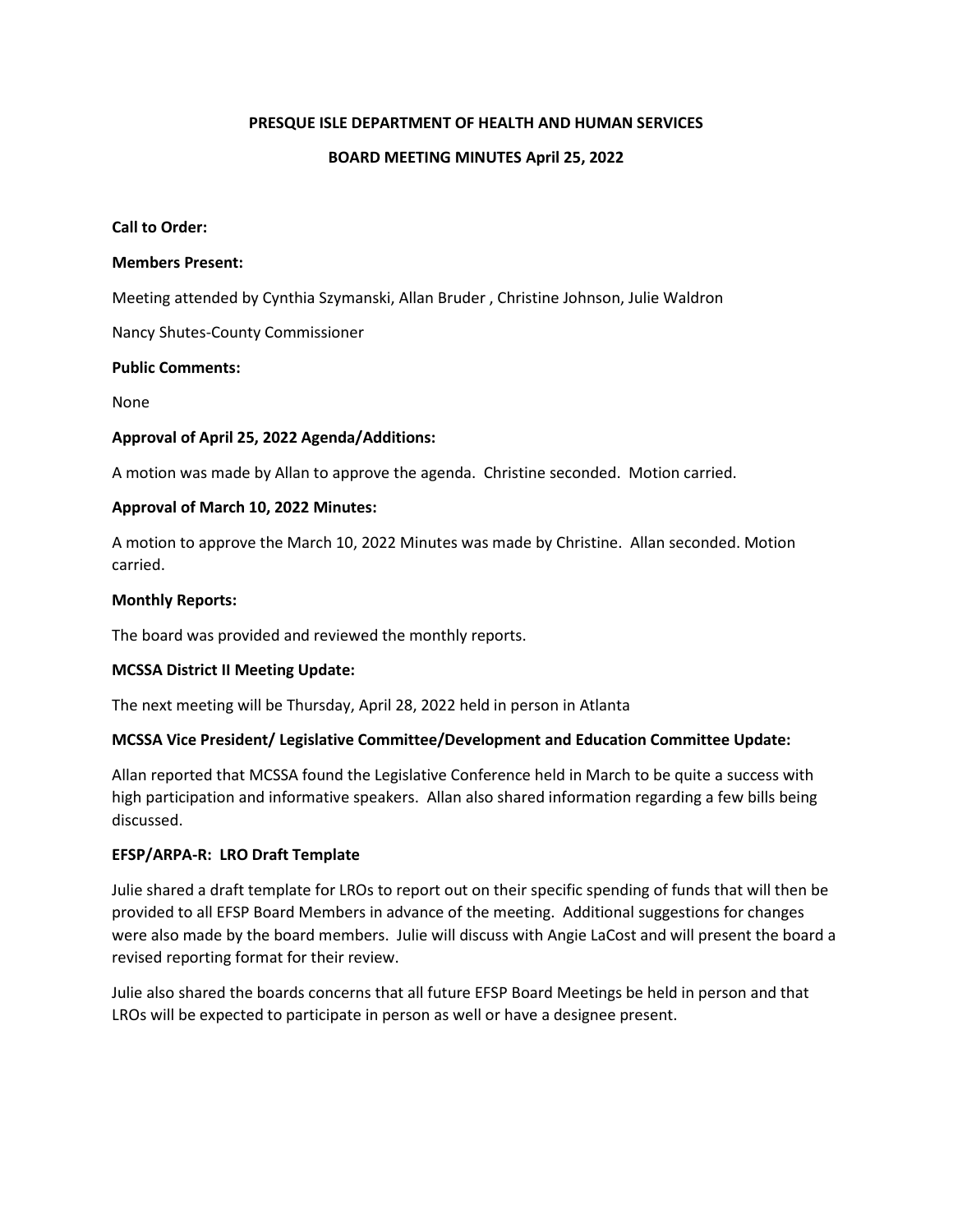## **COVID-19 Update:**

All remains status-quo in regards to our Department's response to COVID. DHHS offices remain limited to 20% staff in the office. Offices remain open, but foot traffic remains low. Due to staffing limitations in the office, the Presque Isle office remains closed 12-1 daily. However, a drop box remains available outside the door if someone wishes to drop off paperwork during that time.

The current return to work plan remains in place until May 1, 2022 for DHHS offices statewide.

# **Agency Update:**

Julie shared the most recent Project One Day Metrics data.

Julie shared information about the Public Health Emergency being expected to be ended in July and how the Department is gearing up to complete 1.7 million Medicaid Redeterminations beginning September 1, 2022. The Department must complete those redeterminations within 14 months before losing general funds.

Julie provided an update regarding the electrical concerns for the Presque Isle office that coincided with the board meeting on March 10, 2022. The electrical problem was related to a plastic meter that had been replaced on the water heater. Electrical currents traveled underground and fried a motor in the furnace which caused the burning smell throughout the office and also negatively affected the lighting, computers, phone, and Data box. The fire department and then contractors responded with the problem being resolved after close of business that day. Staff worked from home to ensure their safety and the office resumed normal operating status the following day.

May 1, 2022 is identified as return to the office day. However, workers will have hybrid work options available to them based on their job role and operational need. We have not yet been informed whether there will also be a limit on the number of staff permitted in the office.

## **Correspondence:**

None

## **Next Meeting:**

The next meeting is scheduled for Tuesday, May 10, 2022 in the County Commissioner's Room

\_\_\_\_\_\_\_\_\_\_\_\_\_\_\_\_\_\_\_\_\_\_\_\_\_\_\_\_\_\_ \_\_\_\_\_\_\_\_\_\_\_\_\_\_\_\_\_\_\_\_\_\_\_\_\_\_\_\_\_\_

\_\_\_\_\_\_\_\_\_\_\_\_\_\_\_\_\_\_\_\_\_\_\_\_\_\_\_\_\_\_ \_\_\_\_\_\_\_\_\_\_\_\_\_\_\_\_\_\_\_\_\_\_\_\_\_\_\_\_\_\_

Allan Bruder Cynthia Szymanski

Christine Johnson **Julie Waldron**, Secretary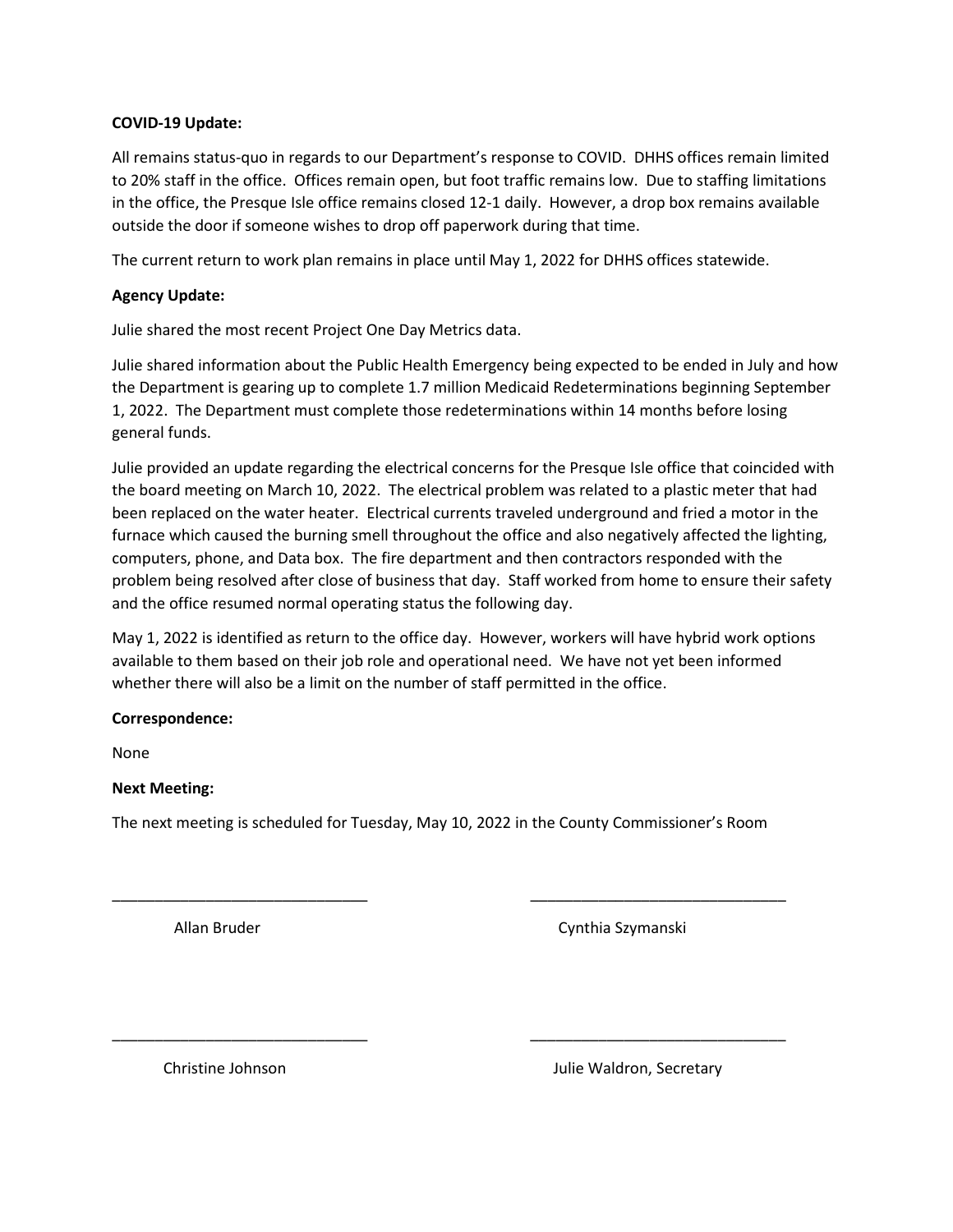### **BOARD MEETING MINUTES May 10, 2022**

#### **Call to Order:**

#### **Members Present:**

Meeting attended by Cynthia Szymanski, Allan Bruder , Christine Johnson, Julie Waldron

Nancy Shutes-County Commissioner

#### **Public Comments:**

None

#### **Approval of May 10, 2022 Agenda/Additions:**

A motion was made by Cynthia to approve the agenda. Allan seconded. Motion carried.

#### **Approval of April 25, 2022 Minutes:**

A motion to approve the April 25, 2022 Minutes was made by Cynthia. Allan seconded. Motion carried.

#### **Monthly Reports:**

The board was provided and reviewed the monthly reports.

#### **MCSSA District II Meeting Update:**

Cynthia and Allan attended the April 28<sup>th</sup> meeting in Atlanta where a TEAMS Decision Making presentation was given by Otsego County Director Jody Schlaufman. Board members find this process to be beneficial in making well-rounded and inclusive decisions.

Both board members expressed disappointment at the significant decline in attendance at the MCSSA District meetings. There were 7-9 board members in attendance at the April 28<sup>th</sup> meeting which is down from prior COVID attendance at 25-30 attendees.

## **MCSSA Vice President/ Legislative Committee/Development and Education Committee Update:**

There were no updated reports from Allan today as these MCSSA meetings will be taking place this afternoon**.**

#### **EFSP/ARPA-R: LRO Draft Template**

Julie shared a second draft template for LROs to report out on their specific spending of funds for review. The board members liked the revisions made and approved the draft. This draft will now be provided to all LRO's for their review and recommendations. A deadline will be provided to them prior to our next board meeting so that any further revision recommendations by the LROs can be reviewed.**:** 

## **Agency Update:**

Julie shared the most recent Project One Day Metrics data.